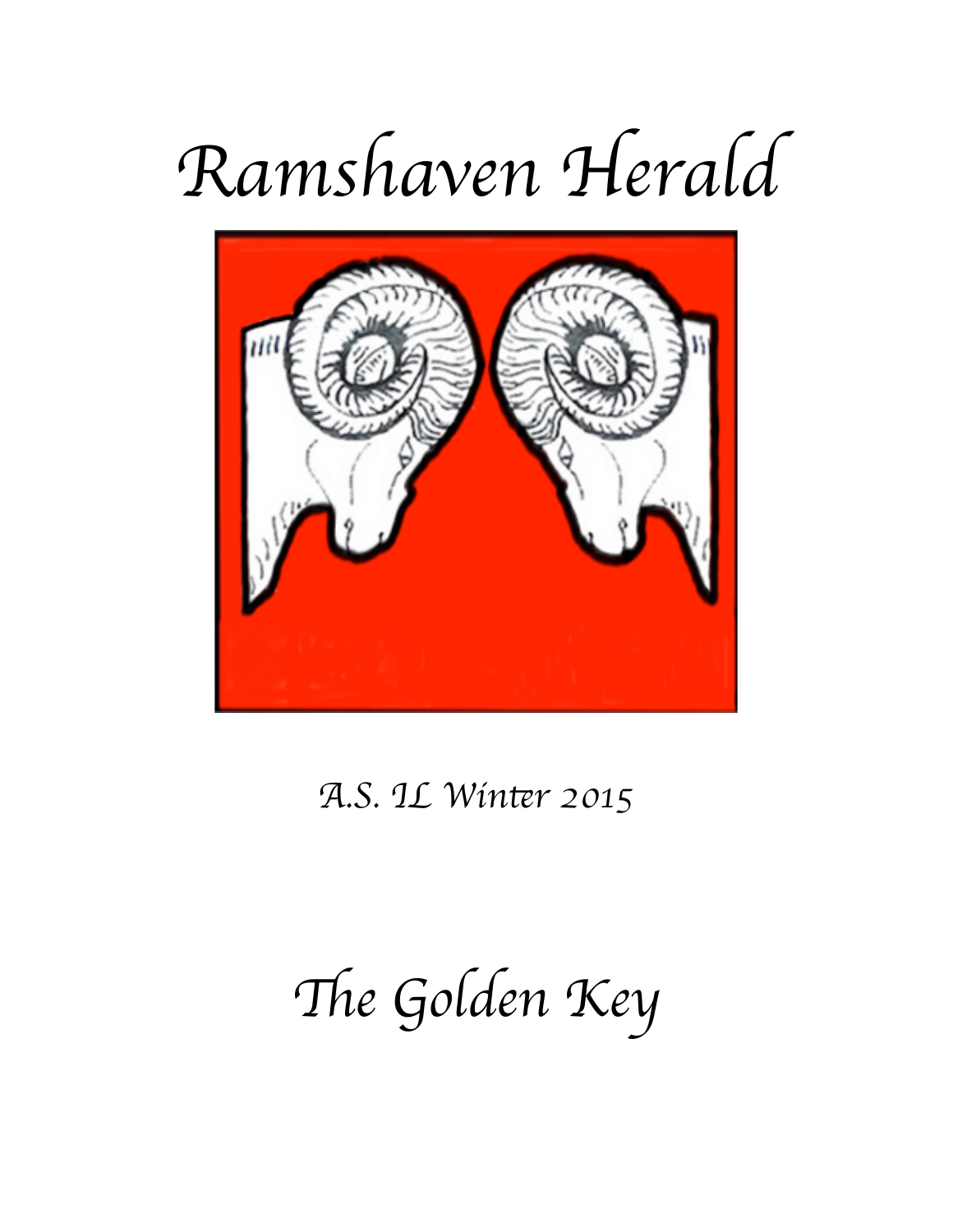

#### Suck it up, Princess…

Many of you have heard me say this, jokingly, and then laugh. It might surprise some of you to know that this is something I say to myself on a regular basis. Yes, it's true! Although I would really enjoy my world being a little more perfect than it is, truth be known, it isn't. Thankfully, we are surrounded by an amazing group of people who continue to support our efforts to serve the Barony with a positive, fun, and encouraging populace. We enjoy seeing people grow in this wonderful game we call the SCA.

What am I getting at? Tabards. My "dream" was to have all of our Ramshaven fighters wearing "matching" tabards so we could easily be spotted on the battle field. We would have Populace Rams on the front, Ealdormere Trilliums on the back, none running red, and white, flashy, linen so the fighters would wear the tabards and not get too hot. Well, they are most of what I had hoped for. Since our time on the high seats there have been three different dye lots of red used, with the last lot not being as good a quality as I would like to have used. Because different linen lots were used, some of the sizing isn't the same which means some of the tabards have different embattlement sizing. That said, after writing this down, most other requirements have been met. Thankfully,

over the past two and a half years, we have had the support of all of our Cantons to assist in the creating of these tabards. And I have to say "Ramshaven, you look marvellous!" We are most definitely visible on the battlefield.

 Another dream was to provide our Ramshaven people with "Ramifications." The fencers received Ramshaven Favours to wear on their shoulders. Small pouches have been sewn for our archers and sewers. There have even been a couple of bags made for our thrown weapons people (more need to be made). The dream is to have everyone in Ramshaven fitted with some sort of populace embellished item that is useful. With any luck, this will happen by the end of our term as it is proving to be quite the task. If we have missed you, please don't hesitate to come and see me about your "Ramification", and I will do my best to get you "Ramified." This is the year of the Ram, after all. A year of accomplishment. A year of plenty. A year of positive growth. We are hear for you, so please include us in your hopes and dreams of this wonderful medieval game we play.

Thankfully Yours,

Excellency Ramshaven, Sibylla of Glyndmere

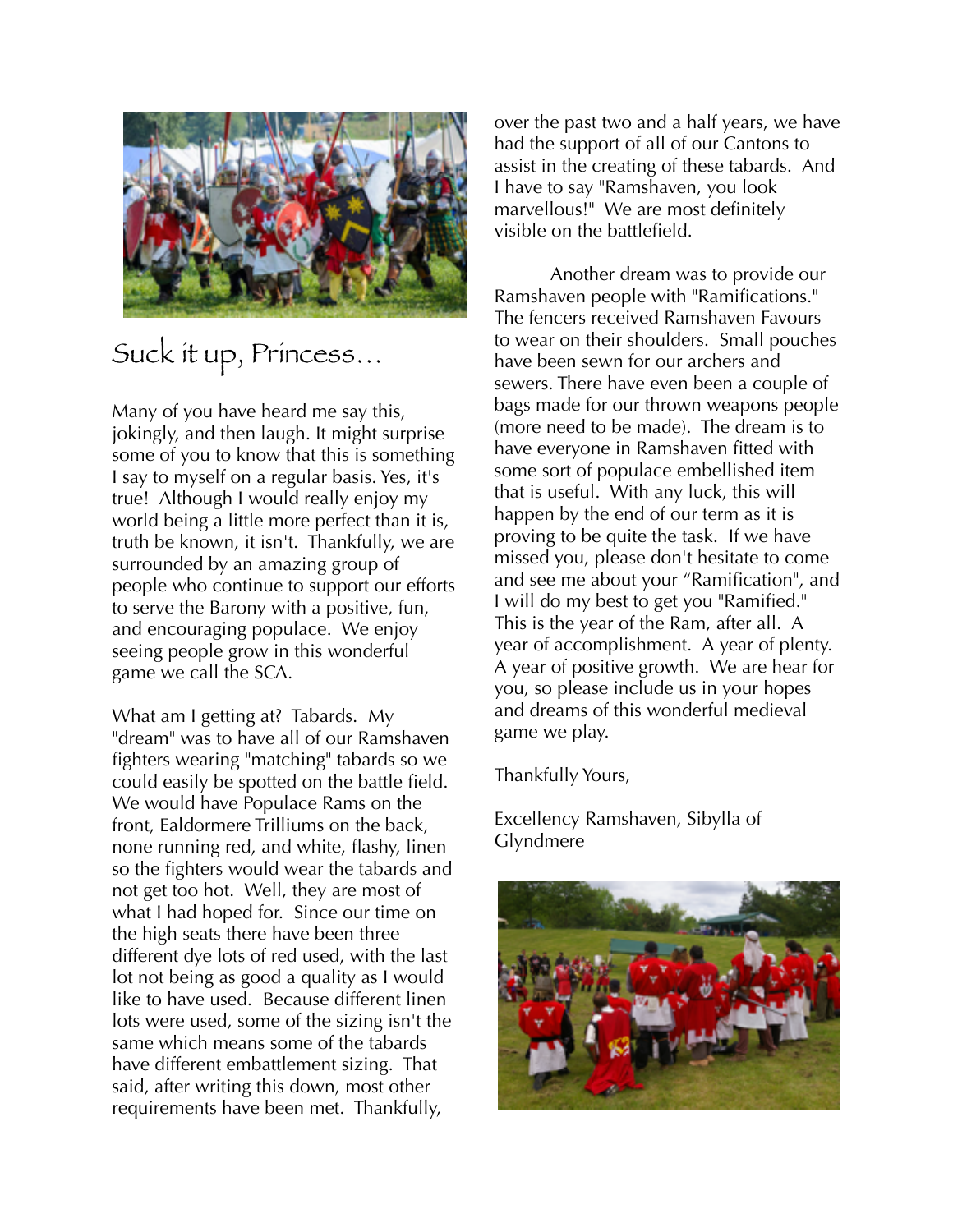#### The Changing Calendar

Mid-winter has passed, but before we look forward to growing things and the celebrations marking the 50th year of the Society, our Society, we ought to look at the successes the past few months have wrought.

In November, Der Welfengau saw a smooth transition from Herr Rotgrun's able guidance to Lucia of Der Welfengau, eager and new to so many of us. Already, she has kept up with Arts and Science gatherings, and a very successful rapier mega-practice (28 combatants!). There are plans for more such gatherings in the fall. Wassail Lucia!

The Incipient Canton of Northgeatham has also been busy, spending time on creating a new set of baronial tabards, and growing its warriors into a fine cadre! Wassail to Northgeatham and its dedicated fighters!

The Canton of Bryniau Tywynnog's citizens have been industrious, indeed. Eyrny has now passed the Seneschal's torch to Dietrich von Sachsen. May he successfully burn several villages before being caught. Meanwhile, Repentance of Maine eagerly takes pictures and videos for sharing, and regularly attends Archery sessions while encouraging others to do the same (and at the same making an unofficial foothold on Ben Dunfirth land).



The Canton's end of year celebration, Wassail, was again one of many peaks. This year's theme was "Christkindl Markt", based on the medieval European tradition of holding artisanal markets before the holiday season. There were several levels of success in this event. First, we had 20 different merchants, all of whom we were more than pleased to host. Next, we had many friends in our Society from across the kingdom and beyond attend and celebrate the season with us. Finally, and not least, we had a great staff of volunteers ensuring the best event filled with fun and adventure for all! As autocrat for this event, I continue to feel honoured and blessed by you.





### Forward Into the Past (FITP)

Ragnar: It would be wonderful to add some more local/SCA speakers to FITP this year. Is anyone up for it? Everything from beginner's hands-on sessions through to detailed paper sessions are welcome. Drop me a message and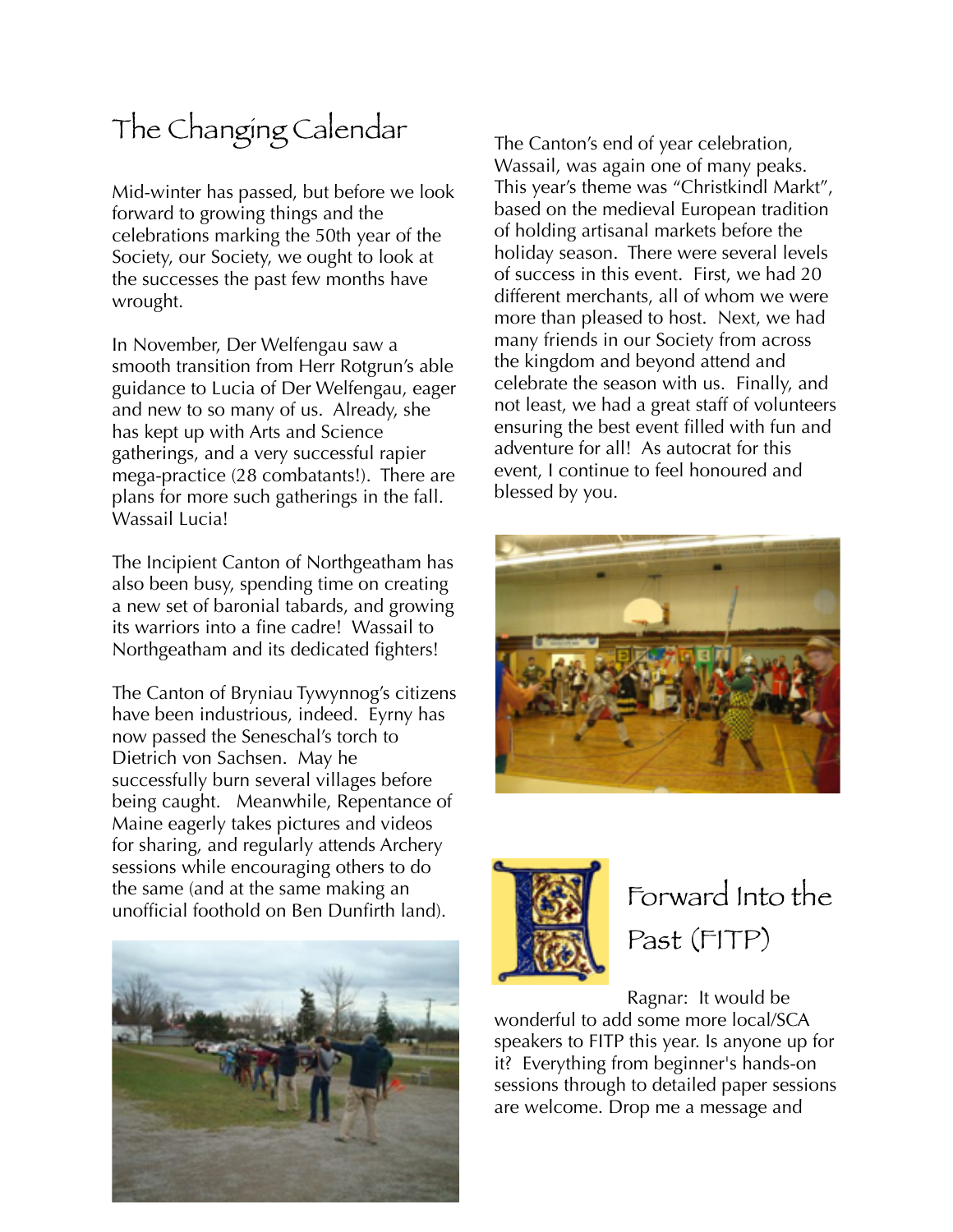we'll talk. Many of the details are up on the call for speakers site. <http://www.fitp.ca/call.php>

Adnar: Christiana de Montgomery will be heading up the charge for our annual display table. All help and contributions are more than welcome to give the Society a presence at this venerable educational venue. Many hands do indeed make light work, so save the date on your calendar: March 28, 2015!

## The Golden Key

A treatment on the concept of our "Gold Key"



Like all societies, there are terms and concepts bandied about that to a new person can seem at first beyond comprehension. Our Society, peopled by a range of medieval enthusiasts, use terms with first and foremost a romantic view of the Middle Ages. Take, for example, the concept of our "Gold Key".

#### What is it?

As a first answer, "Gold Key" is the collection of odd bits and pieces for a new person to try on when they attend their first set of events. Often these items are "first or early attempts" by others, and are supposed to show on one hand how to begin, and on the other, subtly show other attendees where the new people are (and to help overcome the lost or overwhelmed feeling that can easily crop up in a new environment).

Interestingly, the concept of the Golden Key is a long-held idea that has stood the test of time. In keeping with establishing holy legitimacy for a church, Gregory of Tours had key-shaped reliquaries made for new parishes. These would contain filings from the chains of Saint Peter. The "keys of Saint Peter" were created and used even as late as the pontificate of Pope Gregory III  $(731 - 741)^1$ .

Of course, there are other "keys" that represent more than simply locking up a treasure. Take as an example, and allow me to generalize, a Norse marriage practice of giving keys to the bride. It is certainly a great affirmation of a marriagepartnership.

While it is possible to point vaguely at some survivals of the concept of the "golden key", such as historians' focus on key concepts through the period, such as

<sup>&</sup>lt;sup>1</sup> Rome and Religion in the Medieval World: Studies in Honor of Thomas F.X. Noble, Garver and Phelan, eds., Ashgate Publishing Ltd, 2014. p.192